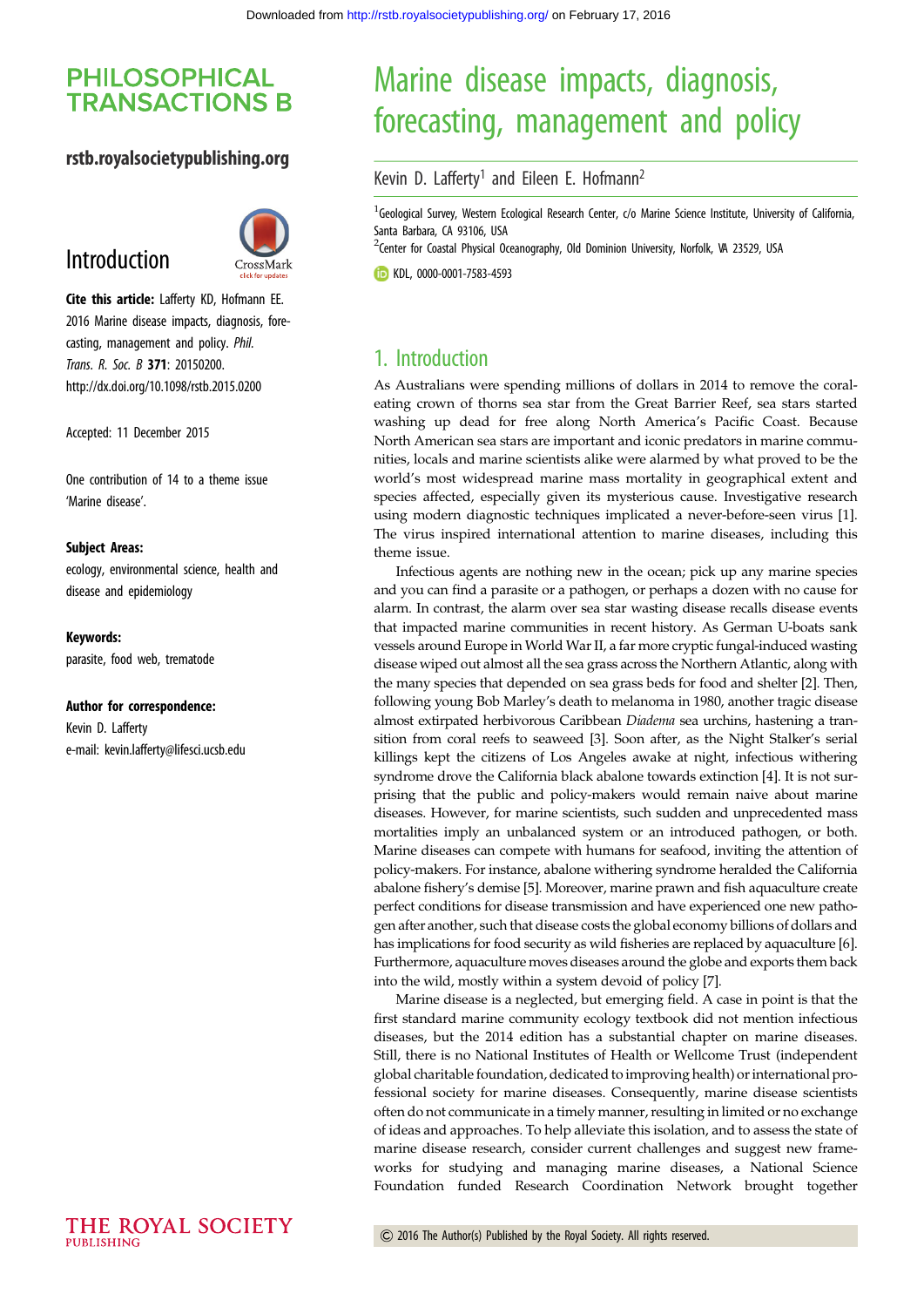individuals with expertise in pathology, ecology, fisheries biology, oceanography, conservation biology, economics, communication and policy; each brought a different focus. Fisheries biology focuses on yield, economics considers human behaviour in the marketplace, ecology studies parasites in a natural context, oceanography investigates disease transmission and connectivity, conservation biology asks whether natural systems are at risk, communications studies what the public cares about, and policy evaluates whether existing regulations are enough to reduce disease spread and impact. All of these disciplines and specialties are needed to address the important issues of identifying, managing and understanding the impacts of marine diseases. This theme issue reflects these various perspectives and attempts an integration and synthesis of the current state of understanding of marine diseases.

## 2. Topics addressed in this issue

Before this theme issue, Lafferty & Harvell [[8](#page-2-0)], Harvell et al. [\[9](#page-2-0)], and Lafferty et al. [\[6\]](#page-2-0) reviewed general concepts and examples of marine disease and its impacts. The papers in the theme issue go further by addressing five topics related to marine diseases: impacts, diagnosis, forecasting, management and policy. The theme issue starts by focusing on how diseases impact marine organisms and populations. Guo et al. [\[10\]](#page-2-0) review how marine diseases interact with the surprisingly sophisticated molluscan innate immune system, with an emphasis on how coevolved resistance degrades when animals (and their diseases) invade new regions. Eisenlord et al. [[11](#page-2-0)] investigate the role of temperature in the sea star wasting disease epizootic and the crash of sea stars following the outbreak. Groner et al. [\[12\]](#page-2-0) conclude this topic by synthesizing marine epizootic mathematical models, with a focus on sea louse–salmon interactions. Diagnosis is often a challenge for new marine diseases; a point made by Sutherland et al. [\[13\]](#page-2-0) about how the cause of coral white pox disease has been a moving target for two decades, with more than one infectious agent to blame. Carnegie et al. [[14\]](#page-2-0) consider the critical role of diagnostics for effective disease policy and management, emphasizing classical histology. As a counterpoint, Burge et al. [\[15\]](#page-2-0) are optimistic that modern tools add to the diagnostic tool kit, synthesizing new approaches for the reader and comparing modern and complementary classic techniques. For diseases

with strong environmental drivers, forecasting might be poss-ible. Froelich et al. [[16\]](#page-2-0) describe how risk management systems, such as for keeping seafood consumers safe from vibrio diseases, are ageing and not consistent with modern techniques and data. Maynard et al. [\[17\]](#page-2-0) review temperature-sensitive marine diseases for which sea temperature monitoring might provide useful near-term forecasts and for which long-term projections are possible. Ben-Horin et al. [\[18\]](#page-2-0) model the conditions under which fishing infected abalone can help reduce disease and improve yield. Lamb et al. [[19\]](#page-2-0) show that protecting corals from damage associated with fishing activities can have similar benefits. Pernet et al. [\[20\]](#page-2-0) identify knowledge gaps and research that are necessary for managing disease in farmed bivalves and propose a multidisciplinary research framework to improve disease risk management. The need for effective communication with public and policy-makers to addresses marine disease issues is the focus of Schuldt et al. [[21](#page-2-0)], who suggest how to communicate in ways that lead to effective policy. Groner et al. [\[22\]](#page-2-0) conclude the theme issue with a synthesis that emphasizes the need to diagnose new diseases and determine if they have population-level impacts under various management scenarios and how these could be facilitated by appropriate policy.

## 3. Conclusion

Diseases are pervasive in marine ecosystems. Most are normal, but some come with enormous social, cultural and economic costs. Others affect species or ecosystems, degrading ecosystem productivity and services and affecting cultural and social systems. It is imperative that we understand impacts, effectively diagnose, and find creative ways to prevent and manage marine diseases, and to communicate these results with policy-makers and the public. A consistent and effective strategy, including key policies, for understanding and managing marine diseases will improve prevention, diagnosis and management.

Competing interests. We declare we have no competing interests.

Funding. The Marine Disease Research Coordination Network (RCN) is funded by the National Science Foundation (grant no. OCE-1215977). This theme issue is a result of the RCN workshop held at University of Washington Friday Harbor Laboratory, which focused on marine diseases with emphasis on diagnostic techniques and sea star wasting disease.



## Guest Editor profiles

Kevin Lafferty is a senior ecologist with the US Geological Survey and adjunct faculty at the University of California, Santa Barbara. His main interest is on the role of infectious disease in ecosystems and how ecosystems, in turn, affect infectious diseases. Lafferty's fieldwork includes marine ecosystems such as estuaries, kelp forests and coral reefs. In addition to measuring parasites in food webs, he has studied parasites of marine invaders and parasites that affect fisheries and fisheries that affect parasites. Sometimes, his work extends to land and parasites that infect humans, such as malaria, toxoplasmosis and schistosomiasis.



Eileen E. Hofmann is a Professor in the Department of Ocean, Earth and Atmospheric Sciences and a member for the Center for Coastal Physical Oceanography, both at Old Dominion University, Norfolk, Virginia. Her research interests are in the areas of understanding physical –biological interactions in marine ecosystems, climate control of diseases of marine shellfish populations, disease transmission in marine systems, descriptive physical oceanography and mathematical modelling of marine ecosystems. She has worked in a variety of marine environments, most recently, the Ross Sea, the eastern US continental shelf, and Delaware Bay.